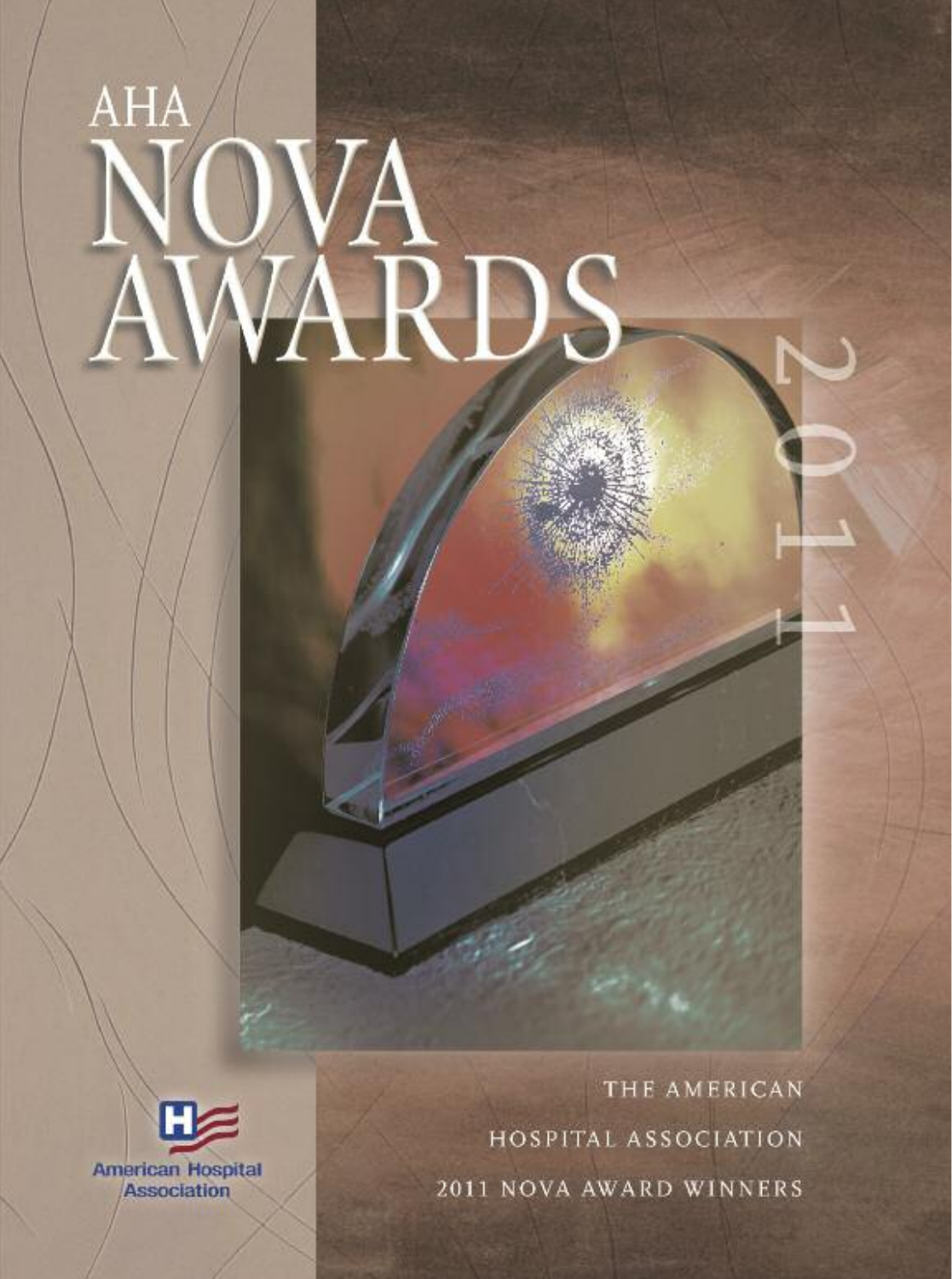## The 2011AHA NOVA Awards

From helping patients manage Type 2 diabetes to ensuring teen victims of violence keep out of harm's way, the five winners of the 2011 AHA NOVA Awards demonstrate every day how working with partners in the community can improve quality of care and save lives.

The AHA NOVA Awards, sponsored by the American Hospital Association and Hospitals & Health Networks, honor effective, collaborative programs focused on improving community health status.

In Milwaukee, five hospitals came together to expand primary care services and increase access to affordable medications. In Olympia, Wash., hospitals reduced inappropriate emergency department visits while improving the health status of those previous "frequent flyers." A wide-ranging collaboration in Fort Wayne, Ind., targets the health needs of low-income and medically underserved residents. A Chicago initiative teaches African-Americans and Hispanics how to manage their diabetes. And in Rochester, N.Y., a program to keep teenagers from becoming repeat victims of gunshot or knife wounds has had impressive results.

Working together is the key to success. As Froedtert Health President and CEO William Petasnick says, "A single health system can't do it alone."

For more information about the AHA NOVA Awards, go to www. aha.org/aha/news-center/awards/NOVA.html.

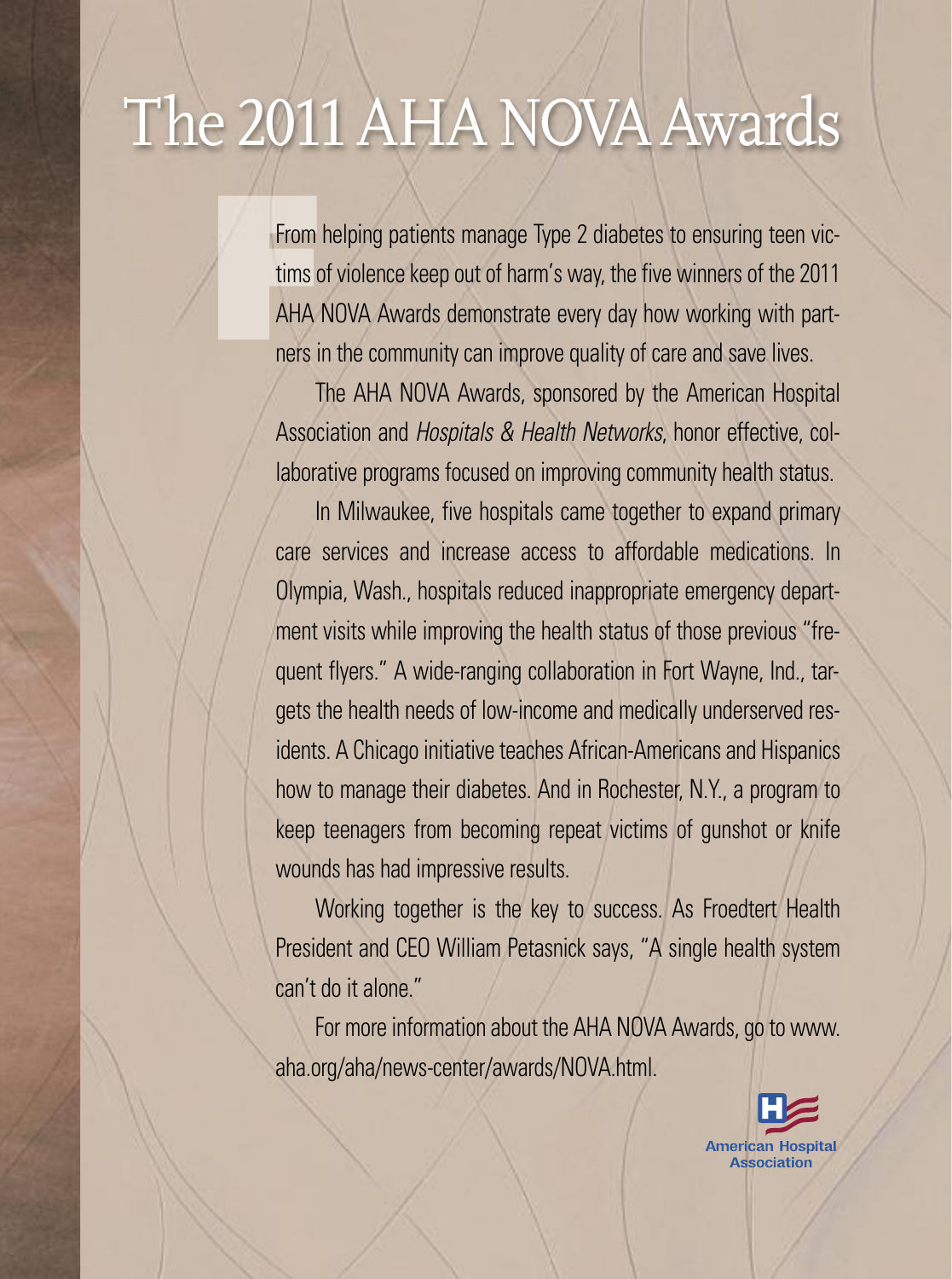## Dealing with Diabetes

anaging diabetes is much easier for patients in two Chicago communities, thanks to the Diabetes Collaborative launched by Northwestern Memorial Hospital in 2006. The program grew out of a critical need for assistance to deal with the health problems associated with diabetes in two of Chicago's underserved and uninsured neighborhoods. One is a largely African-American community, and the other comprises predominantly Hispanic residents. Death rates for people with diabetes are 27 percent higher for African-Americans compared with those of whites; Hispanic residents are almost twice as likely to die from the disease as are non-Hispanic whites.

The collaborative is a partnership among Northwestern Memorial Hospital, two federally qualified health centers, and Northwestern University's Feinberg School of Medicine. It identifies and teaches adult patients with Type 2 diabetes how to manage their disease, focusing on patient education and self-management.

The aim is to be responsive to community health needs, says Daniel Derman, M.D., vice president of operations and president of Northwestern Memorial Physicians Group. "Instead of saying, 'Let us tell you what we can do for you,' we ask, 'What are your specific needs?' and translate them into a sustainable program that fits," he says. In this case, the two neighborhoods requested help with the growing health problems associated with diabetes.

In addition to the Food Oasis program, which provides patients with prescriptions to buy fresh fruits and vegetables and other healthy food items at Walgreens stores, the medical school developed seven culturally sensitive bilingual education videos and print materials to help patients of all educational levels gain a better understanding of diabetes. "The selfmanagement education component is really what sets this apart from other efforts," says Derman.

The collaborative also uses chronic care teams to review patient information and improve care. Northwestern Memorial provided technical assistance to the two community health centers to implement electronic medical record systems. Access to specialists through the academic medical center and the medical school is a major strength of the program.

To gauge its success, the collaborative focuses on eight key outcome measures, including hemoglobin A1C, annual foot and eye exams, and cholesterol screening. From 2006 to 2011, improvements have been realized in all measures. Blood-sugar levels have decreased, a good indication that patients are doing a better job of managing their disease.

"The collaborative has helped make a measurable difference in the community by bringing the minds of a lot of people to bear on the problems associated with diabetes,'' says Northwestern Memorial HealthCare's President and CEO Dean M. Harrison. "It also represents what Northwestern hopes will be the start of additional initiatives to deal with other chronic diseases in our communities." $\bullet$ 



**REACHING OUT:** David W Baker, M.D., an internist on the medical staff of Northwestern Memorial Hospital and chief of the division of general internal medicine at Northwestern University's Feinberg School of Medicine, and his team developed a replicable patient education program for the collaborative that recognizes educational and cultural differences.

> **THE GOAL** | Create a comprehensive, sustainable, evidence-based model of care, which can be replicated by other hospitals and communitybased health centers to combat diabetes and other chronic diseases.

**THE PLAYERS** | Near North Health Service Corp., Erie Family Health Centers, Northwestern University's Feinberg School of Medicine's Department of Medicine, Northwestern Medical Faculty Foundation and Northwestern Memorial Foundation.

**THE PLAN** | Identify and teach adult patients with Type 2 diabetes how to manage their chronic disease better through patient education and selfmanagement skills training. Evidence-based, clinical practice guidelines and provider education are provided, as well as clinical information systems like electronic reminders to help providers comply with practice guidelines.

**THE RESULTS** | Over a five-year period, eight key measures at each health center show a positive impact on the health of diabetic patients at all levels. Videos and print materials have improved patients' understanding of proper diabetes diagnosis and treatment.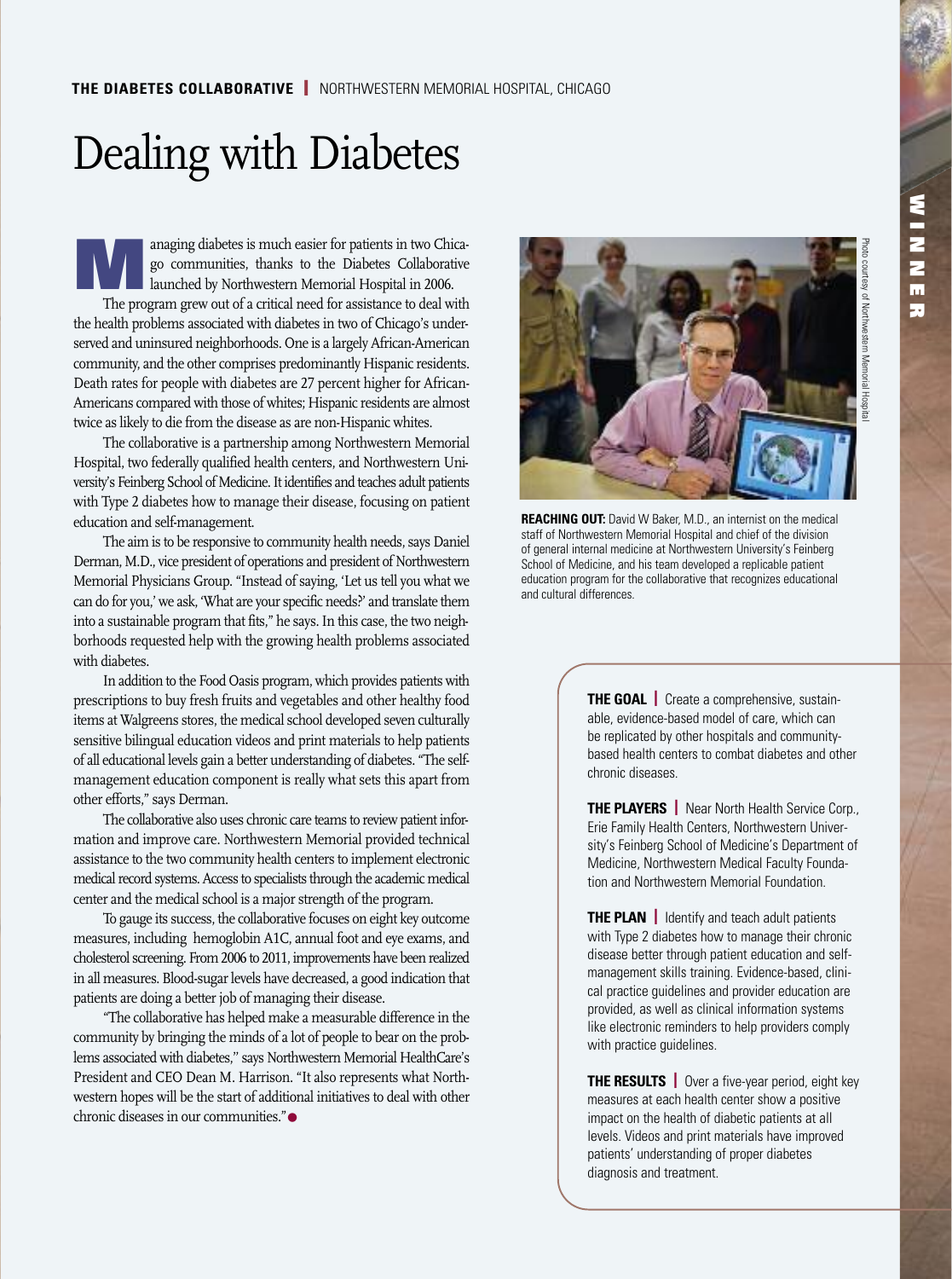CHOICE REGIONAL HEALTH NETWORK, OLYMPIA, WASH.

#### A Care Plan to Reduce ED Use



**IN TANDEM:** Doug Burt, left, health resource coordinator in the CHOICE Regional Health Network, and Joseph Pellicer, M.D., medical director of Providence St. Peter Hospital emergency center, meet with a patient in the Consistent Care program.

**THE GOAL** | To guide treatment decisions for patients with complex health needs. The majority of the patients have severe mental health or drugaddiction issues. The aim is to reduce the inappropriate use of the emergency center, improve the health status of those in the program, and improve the capacity and integration of the safety net.

**THE PLAYERS** | Community health clinics and collaboratives, emergency departments, private physicians, providers of mental health and chemical-dependency services, and insurance payers, including state Medicaid.

**THE PLAN** | To set up a widespread community collaboration that allows medical and nonmedical providers to come together and operate services in a coordinated way for vulnerable and chronically ill patients. Community organizations work together to guide treatment decisions, share plans of care and help patients reshape their lives.

**THE RESULTS** | Visits to the ED have fallen by more than 50 percent, with an average annual savings of \$9,000 per patient, and an estimated \$5.6 million in cumulative combined charges saved at Providence St. Peter. The program has increased its capacity and now can serve approximately 150 new clients a year.

rovidence St. Peter Hospital was seeing a common occurrence in its emergency department. Patients with chronic conditions and an addiction to pain medication showed up frequently for treatment. Abuse of other types of drugs also was climbing in the area, which equals or exceeds all regions in the state with regard to drug and substance abuse.

Providence St. Peter launched Consistent Care in 2003 to respond to the crisis. The hospital works in collaboration with CHOICE Regional Health Network, a nonprofit coalition of rural and urban hospitals, practitioners, public health clinics, community health centers and others in a five-county service area.

Seven years later the results are impressive. Visits to the ED by patients enrolled in the program have fallen by more than 50 percent, with an average annual savings of \$9,000 per patient.ConsistentCare also has improved the health status of participating patients, and increased the capacity and integration of safety-net services in the community. The program has helped patients become more emotionally stable and resilient, reconnect with family and friends, and improve life-sustaining skills.

Consistent Care serves as an excellent example of a community collaboration, bringing medical and nonmedical providers together to offer coordinated services for some of the area's most vulnerable and chronically ill patients. "One of the most significant results is that the program provides the most vulnerable with hope and helps them help themselves" says Medrice Coluccio, CEO of Providence St. Peter.

Consistent Care also shifted the way treatment is delivered in the ED. "Patients no longer come to the ED and get a script for pain medication. Instead, the program provides them with a care plan that may include a referral to a chemical-dependency or other appropriate community health care program," says Kara Elliott, R.N., the program's administrative coordinator.

Consistent Care has served 633 people and approximately 50 percent were drug-seeking. Most did not have regular contact with a primary care provider. About a third had mental health problems, more than a fifth had migraine, dental or back pain, and about 30 percent had other chronic or acute conditions. The program has expanded to include four other hospitals in the region.

Now funded by participating hospitals, initial start-up funds were provided by Providence St. Peter Foundation. Ken Anderson, the foundation's board president, says, "We are proud that charitable gifts made a difference in changing health care." ●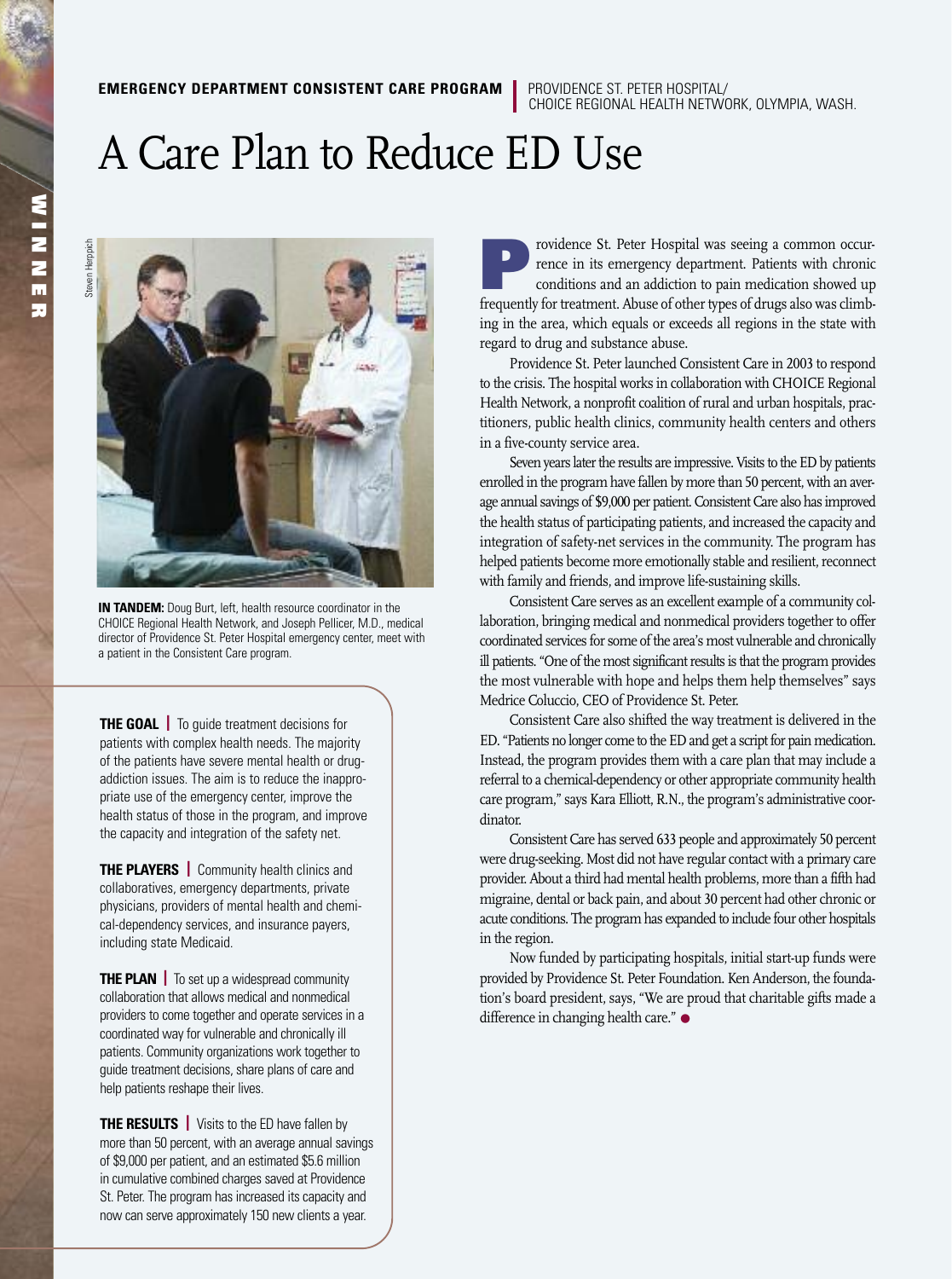## Integrating Resources for Better Care

Alfred McGinnis, a 48-year-old asthma patient in Fort Wayne,<br>
Ind., says the help he received from the Integrated<br>
Community Nursing Program at Parkview Health saved his<br>
Life Makes officed from the saved his Ind., says the help he received from the Integrated life. He has suffered from asthma since age 12.

Before enrolling in the program, McGinnis was a frequent patient at Parkview's emergency department. He had daily symptoms and woke several times each night with breathing difficulties. He was using his reliever medicine four to 10 times a day and was unable to pay for any type of controller medication.

Once in the program, McGinnis qualified for medication assistance and now receives his medication by mail. Thanks to the program's oneon-one educational effort, he also made changes in his living environment to reduce asthma triggers. McGinnis has not visited the ED for asthmarelated problems in a year.

This case is just one of many success stories. The program's collaboration with a variety of community agencies provides low-income and medically underserved patients with a wide array of resources to meet their health needs.

Of the 14 nurses employed by the program, five are located in 10 school buildings so they can provide clinic services, screenings and opportunities for classroom education on hygiene, diabetes, asthma and smoking. It is also a communitywide program."The nurses touch so many parts of our community that they help the adults as much as the children," says Sue Ehinger, Parkview's chief operating officer.

In addition to asthma, the program provides other health care assistance. For example, there is a diabetes education and management program, an in-school FluMist program for the area's most impoverished schools, a vision-screening program in 49 schools and a safe-slumber program designed to avoid infant suffocation.

The FluMist and safe-slumber programs have demonstrated the most significant results, says Connie Kerrigan, manager of community nursing. A total of 30,000 FluMist doses resulted in improved health and increased school attendance. Families who attended the safe-slumber program have not experienced any infant deaths due to suffocation.

Once enrolled in the program, patients receive follow-up and followthrough to make sure connections are made and necessary health care education and services are provided. One of the program's most important aspects is the ability of the community nurses to locate the necessary resources to help the medically underserved. "The community nurses tie the pieces together. Integrating services is key to the program's success," says Ehinger. •



**ONE-ON-ONE CARE:** Patient Alfred McGinnis learns how to manage his asthma from Jan Moore, left, and Deborah Lulling, nurses in the Integrated Community Nursing Program at Parkview Health.

**THE GOAL** | Provide comprehensive and accessible health care options to the most disadvantaged in the community by bringing together schools, nonprofit social-service agencies, foundations, government agencies and programs to identify health issues and needs specific to the community and provide an integrated web of services to meet those needs.

**THE PLAYERS** | Among others, the Fort Wayne–Allen County Board of Health, the Allen County Child Death Review Team, Stop Child Abuse and Neglect, area school districts, the YMCA, the federal Head Start program and community health clinics, and social service organizations.

**THE PLAN** | By collaborating with a variety of community agencies, the program provides health resources to meet identified community health needs, especially for the underserved and lowincome populations. Services include health screening, immunizations, referrals, home visits, follow-up and connection to a medical home.

**THE RESULTS** | There were 38 fewer ED asthmarelated visits and nine fewer hospitalizations for a total savings of \$605,980 at the end of the program's first year. Some 7,852 children in 49 area schools are screened each year in the vision program, resulting in 1,261 children identified as having some type of visual concern and referred to an eye doctor for treatment.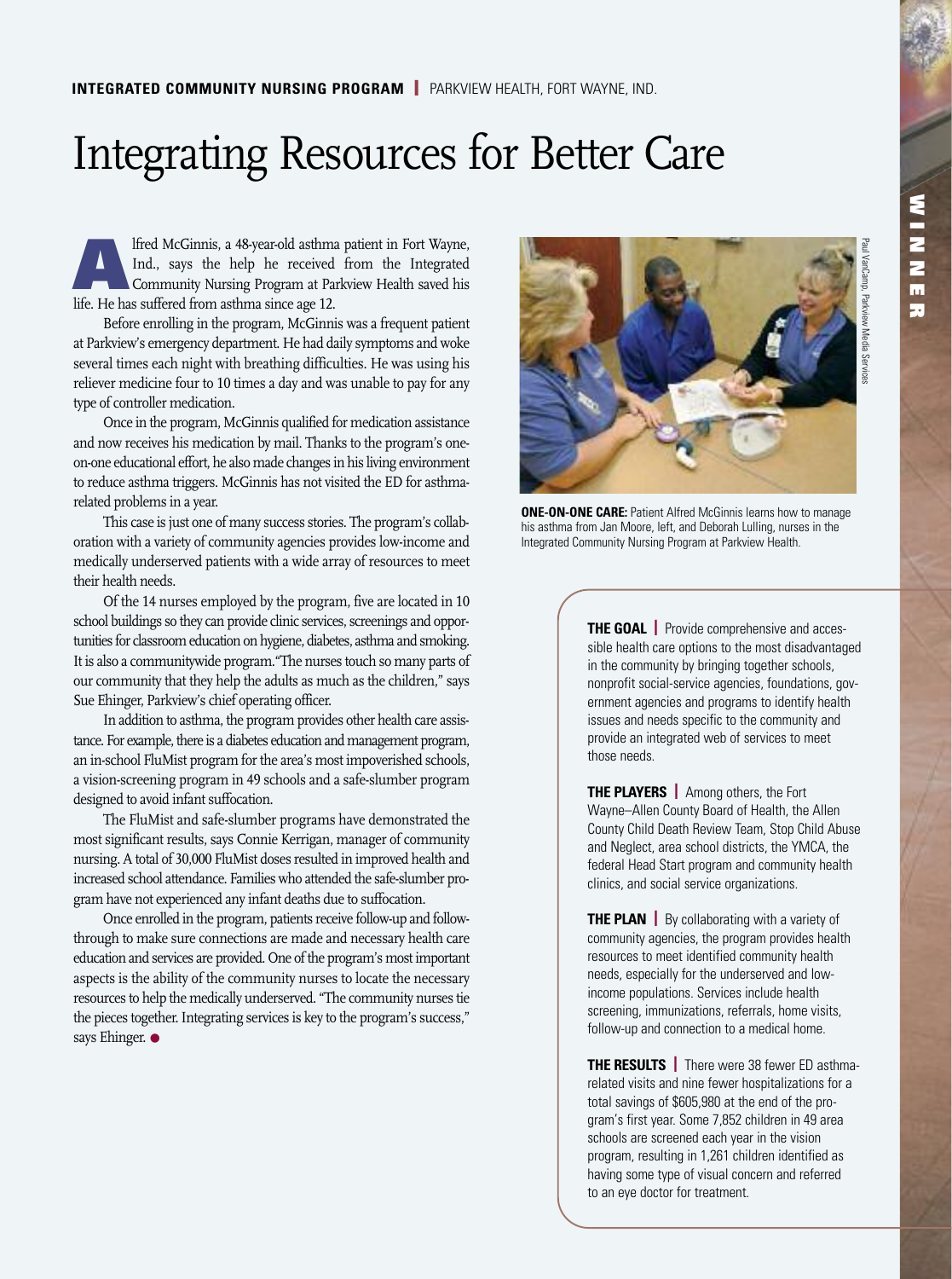**MILWAUKEE HEALTH CARE PARTNERSHIP I** AURORA HEALTH CARE, CHILDREN'S HOSPITAL & HEALTH SYSTEM INC., COLUMBIA ST. MARY'S, FROEDTERT HEALTH, ALL OF MILWAUKEE; WHEATON FRANCISCAN HEALTHCARE, GLENDALE, WIS.

#### United to Improve Access and Care



**PRIMARY ACCESS:** Paul Corgan, M.D., and Christine Hutchinson, case manager, consult with a patient as part of the Milwaukee Health Care Partnership.

**THE GOAL** | Expand adequate and affordable insurance coverage for low-income individuals; improve access to primary, specialty, dental and behavioral health services; provide affordable medications; enhance care coordination between emergency departments and primary care medical homes; improve outcomes while reducing the cost of care.

**THE PLAYERS** The five Milwaukee-based health systems plus Health Care for the Homeless of Milwaukee, Milwaukee Health Services Inc., Sixteenth Street Community Health Center, Westside Healthcare Association, Medical College of Wisconsin, City of Milwaukee Health Department, Milwaukee County Department of Health & Human Services and Wisconsin Department of Health Services.

**THE PLAN** | Implement a communitywide plan and policy agenda; serve as a clearinghouse for existing and new initiatives; facilitate communication among stakeholders; secure public and private funding for high-leverage initiatives; measure progress and overall community performance; support efforts to improve effectiveness; and reduce cost and duplication.

**THE RESULTS** | Government-funded insurance coverage for low-income individuals has been expanded. The four FQHCs recruited 20 new providers and saw a 13 percent increase in utilization by patients who are uninsured or enrolled in a Medicaid program. Referrals from the 10 hospital EDs to the medical home have grown from 78 in the first month to nearly 550 per month.

n 2006, the five Milwaukee health systems put competition aside and decided to work together to expand coverage, access and care coordination for the county's most vulnerable populations. Increasing numbers of uninsured an n 2006, the five Milwaukee health systems put competition aside and decided to work together to expand coverage, access and care coordination for the county's most vulnerable populations. Inaccess to primary care. Inappropriate and overuse of the emergency department also was becoming a problem. Nearly half of the avoidable ED visits in the county were made by Medicaid or uninsured patients for conditions that could have been dealt with in a primary care setting.

The collaboration resulted in the creation of the Milwaukee Health Care Partnership, a public-private consortium. It set out to expand primary care services through community health centers, increase access to affordable medications, and provide a coordinated specialty access network for the uninsured. Milwaukee's four federally qualified health centers, the Medical College of Wisconsin, and state and local government health agencies also are members.

With only one paid staff member, a key success has been the significant contributions of its members' in-kind services and expertise. In four years, the partnership also has secured more than \$8 million in new public and private funding for an aligned communitywide health improvement plan.

On the patient level, Westside Healthcare Association Inc., an FQHC and one of the partnership members, reports significant progress to date. The center has increased its capacity by expanding operating hours and hiring more providers. Westside provides primary care services to Milwaukee's most underserved.

One of the best examples of the partnership's work is the ED Care Coordination Program, says Westside's CEO Jenni Sevenich. Patients who arrive at the ED without primary care homes are linked with an FQHC. Hospital staff schedule patient appointments right in the ED, and subsidize additional case-management resources at the health center medical home. Referrals from the ED to the medical home have grown dramatically and "show" rates for appointments have increased from 25 to 44 percent.

The partnership demonstrates that working together is essential, says William D. Petasnick, president and CEO of Froedtert Health. Members understand that all stakeholders must be at the table if the complexities of these issues are to be addressed successfully. "A single health system can't do it alone," says Petasnick.  $\bullet$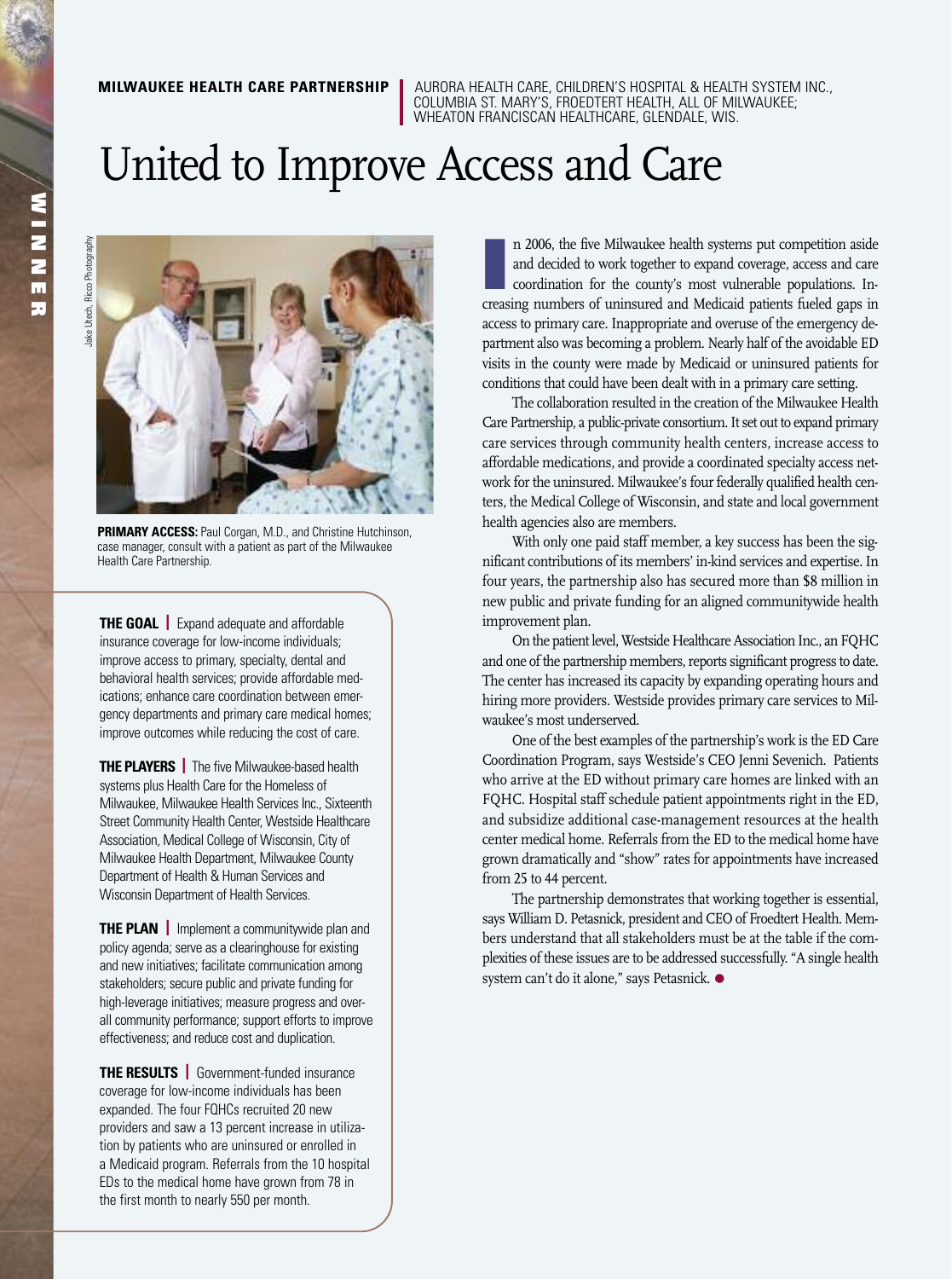#### Empowering Youths to Avoid Violence

II too often teenagers with gunshot and knife wounds were<br>arriving at the University of Rochester (N.Y.) Medical Center's<br>Kessler Burn & Trauma Center for treatment, only to return<br>the seconds between the burning of the li arriving at the University of Rochester(N.Y.) Medical Center's Kessler Burn & Trauma Center for treatment, only to return weeks or months later with more serious or even fatal injuries. Statistics show that once a child has been shot or stabbed, his or her chances of being injured again or killed as a result of violence greatly increase. A multidisciplinary team from URMC developed the Rochester Youth Violence Partnership to address this serious problem.

RYVP is a hospital-based violence intervention program designed to identify at-risk youths immediately after they have been injured and protect them from further injury. Once in the program, the RYVP provides teenagers and their families with a wide range of targeted services designed to address identified risk factors and prevent additional injuries due to violence.

After a victim is stabilized and injuries treated, a standardized, social-work assessment is performed to identify risk factors that might have led to the injury. This allows interventions to be targeted toward identified needs and risk factors. All patients view a video designed for victims and their families while they are still hospitalized. The video, titled "Voices of Violence: Your Chance to Change," encourages the victim and family to become engaged in the process and capitalizes on the "teachable moment" the current hospitalization provides. The assessment allows the team to develop a safe discharge plan for each teenager linked to follow-up services.

"Each case involves different circumstances and each patient is different," says Mark Gestring, M.D., medical director of the trauma center and one of the originators of the RYVP. "The goal of this program is to help patients and their families understand [that] the majority of these injuries are not random and actions can be taken to avoid further injury," he says.

The program's impact has been nothing short of astonishing, says James R. McCauley Jr., director of operations for Camp Good Days and Special Times Inc., an RYVP member. In 2007, nine youths previously injured by violence returned as a result of violence.In the three years since then, not one has returned. The "wake-up" intervention video also is making a difference.

"This program required a significant culture change within ourinstitution," Gestring says. "With the resources of our community partners and the support of our institutional leadership, this program plays an important role in the prevention of further injury in a very high-risk population of young people." ●



**FOR KIDS' SAKE:** Among the leaders of the Rochester Youth Violence Partnership are, from left: Michael Scharf, M.D., assistant professor in psychiatry and pediatrics; Jeffrey Rideout, pediatric social worker; and Mark L. Gestring, M.D., medical director of the Strong Regional Trauma Program and Partnership director.

**THE GOAL** | Identify at-risk youths following violent injury and intervene actively to prevent further injury due to violence.

**THE PLAYERS** The University of Rochester Medical Center enlisted support from hospitals such as Rochester General Hospital, and community agencies such as Pathways to Peace, Rochester Police Department, Project Exile Advisory Board, Rochester City School District, Rochester Institute of Technology, community support groups, Center for Restorative Justice, Center for Public Safety Initiatives, the U.S. Attorney's Office, Monroe County District Attorney's Office and Monroe County Child Protective Services.

**THE PLAN** | The Rochester Youth Violence Partnership is a hospital-based violence intervention program that was designed to identify at-risk youth immediately after they have been injured and protect them from further injury. At-risk teenagers and their families are provided with access to a wide range of targeted services designed to address identified risk factors and to prevent additional injury due to violence.

**THE RESULTS** | To date, 219 youths have been enrolled in this program. The percentage of those admitted for the intervention increased steadily over a four-year period and the recidivism rate has steadily decreased over the same period.